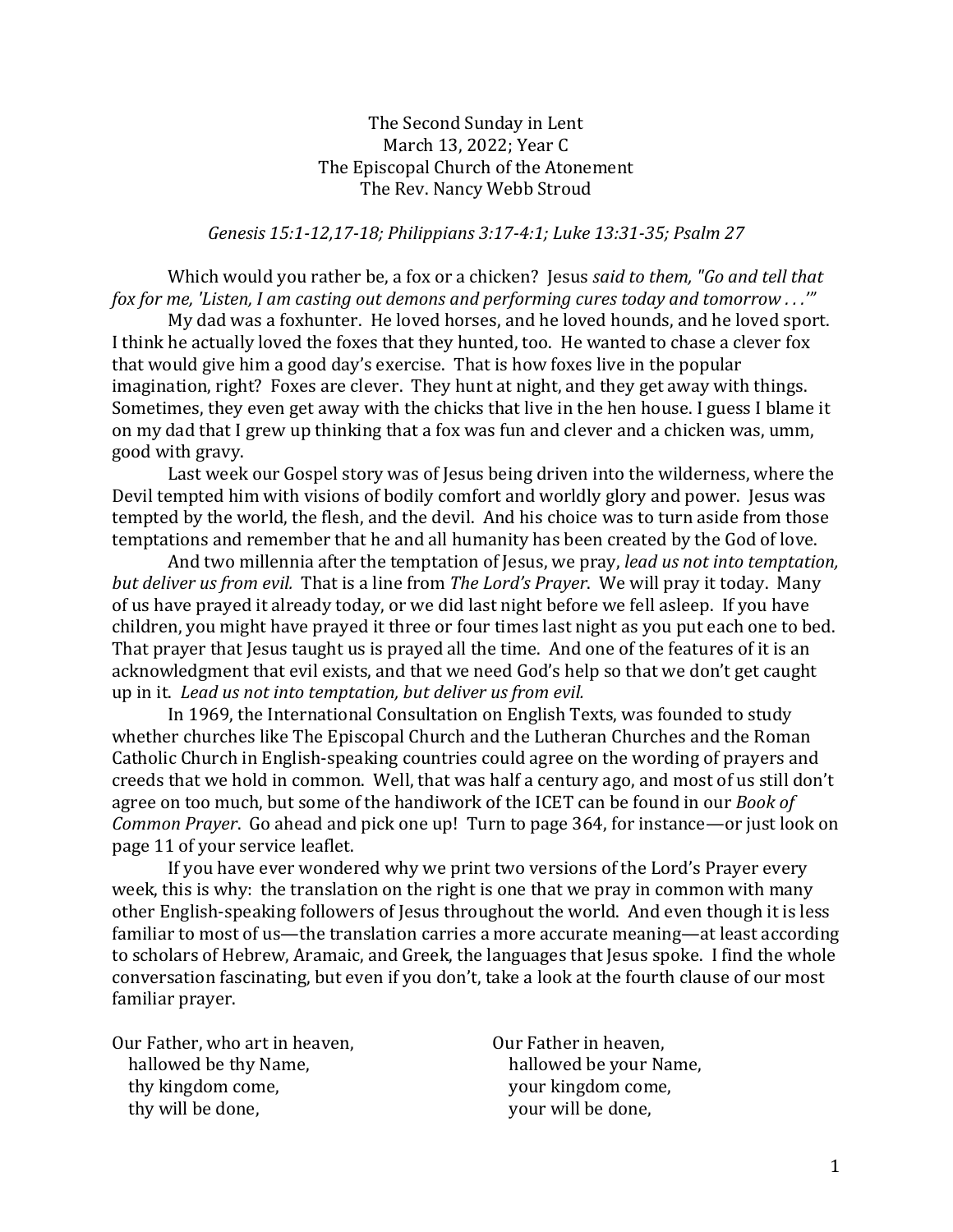on earth as it is in heaven. Give us this day our daily bread. And forgive us our trespasses, as we forgive those who trespass against us. **And lead us not into temptation, but deliver us from evil.** For thine is the kingdom,

 and the power, and the glory, for ever and ever. Amen.

 on earth as in heaven. Give us today our daily bread. Forgive us our sins as we forgive those who sin against us. **Save us from the time of trial, and deliver us from evil.** For the kingdom, the power, and the glory are yours, now and for ever. Amen.

**Save us from the time of trial and deliver us from evil.** Our tongues trip over it, of course. It is not the way we were taught as children. It's not the way I taught my own children or the way I pray this prayer with the children of this church--**but** it is a very good translation of the Greek of the New Testament. Jesus knew about times of trial. Jesus wasn't talking to us about the temptation of driving 40 miles per hour in a 30 mile per hour zone or eating a piece of chocolate after you have brushed your teeth. Jesus was talking about those times when our response to where we are and what we are doing is going to be a choice between our self-interest and our concern for the good of others, that is, a choice between evil and good. And he taught us that God is our salvation in those times when our faith is tested. God is our salvation in those times when our courage is tested. God is our salvation in those times when evil is close at hand.

*God brought Abram outside and said, "Look toward heaven and count the stars, if you are able to count them." Then he said to him, "So shall your descendants be." And Abram believed the Lord; and the Lord reckoned it to him as righteousness.*

Those verses from today's first lesson are from very early in the Bible, just fifteen chapters into the first book of the Hebrew scriptures. God had been talking to Abram for awhile. And in the previous chapters, God has been doing all sorts of things with people – creating us, for one. And saving Noah from a flood, for another. So the people know that God exists. But now, Abram *believes* the Lord. That is, Abram trusts God. Abram and God know one another. They have a relationship. And the Lord gives that relationship of trust a name – it is *righteousness.* Abram is in a right relationship with the Lord. A lot more will happen – Abram will get a new name, Abraham. And eventually, in God's good time, Abraham will have sons, Ishmael and Isaac, and from them, God's promise will come real: *count the stars . . . so shall your descendants be.* 

Just fifteen chapters into the story of God and God's people we learn that God desires a relationship with us that is much more than just our acknowledgment that God created us. God desires righteousness for us, a relationship of trust. God desires a relationship with us, and more, God has a vision of us living in right relationships with one another. God's dream for God's people is that we shine like the stars and live together in relationships of love and care. Doesn't that sound like a dream that we want to bring true?

In our Gospel lesson for today, Jesus is in the thick of human relationships. Herod is a minor king, a civil ruler with the power to collect taxes and live the good life. And Jesus knows just about how far he can trust Herod. He can trust him to act in his own selfinterest. It is the exact opposite of righteousness. Herod is self-righteous, a sly fox, cleverly